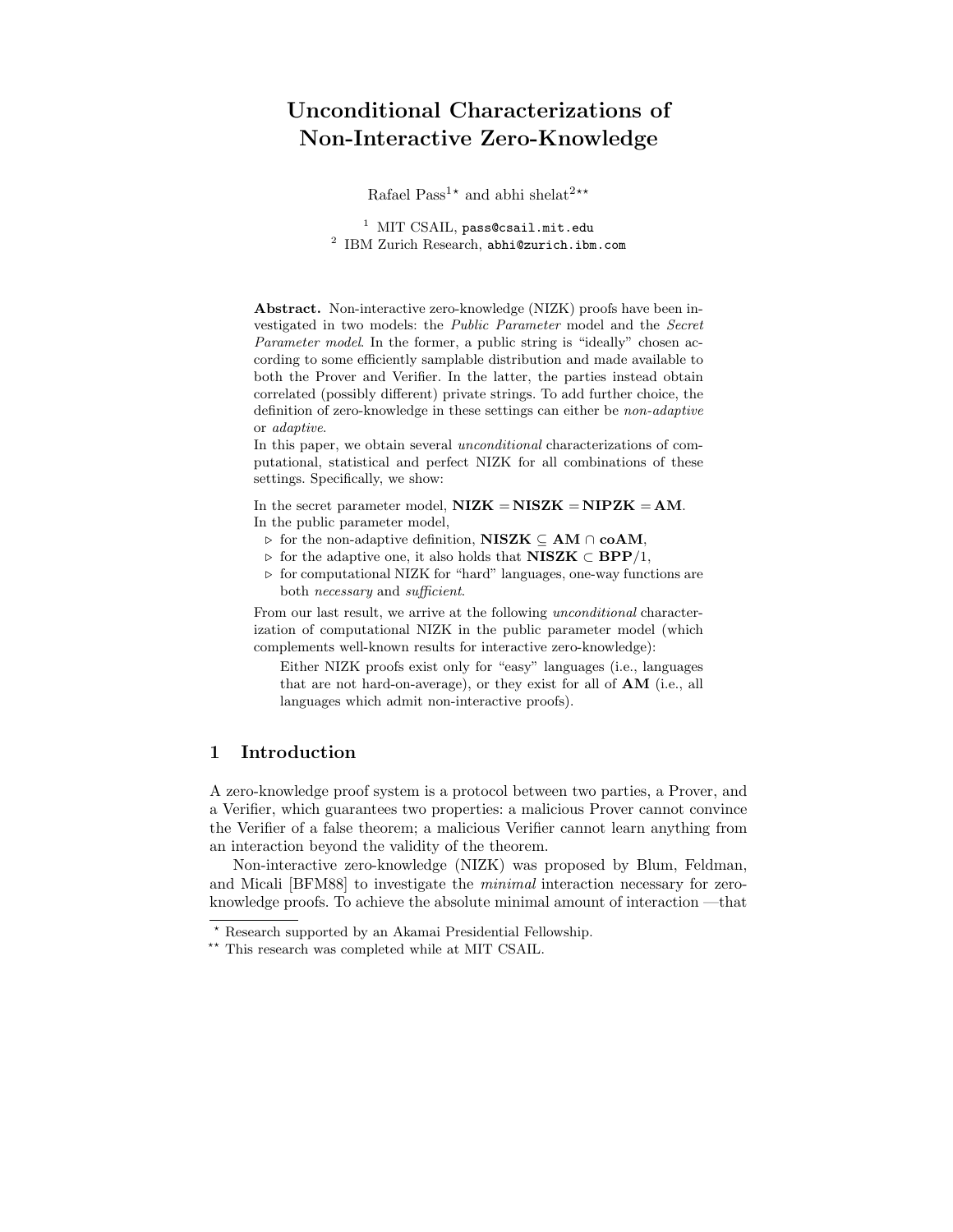is, a single message from the Prover to the Verifier— some setup assumptions are provably necessary [GO94]. These setup assumptions can be divided into two groups:

- 1. Public Parameter Setup. The originally proposed setup is the Common Random String Model in which a uniformly random string is made available to both the Prover and Verifier. Many NIZK schemes have been implemented in this model [SMP87, BFM88, FLS90, DMP88, BDMP91, KP98,  $DCO<sup>+</sup>01$ ]. A slight relaxation of this model is the Public Parameter model, also known as the Common Reference String Model, in which a string is "ideally" chosen according to some polynomial-time samplable distribution and made available to both the Prover and Verifier. Such a setup can be used to select —say— safe primes, group parameters, or public keys for encryption schemes, etc. See for example [Dam00, CLOS02].
- 2. Secret Parameter Setup. Cramer and Damgård [CD04] explicitly introduce the Secret Parameter setup model in which the Prover and Verifier obtain correlated (possibly different) private information. More generally, the secret parameter model encompasses the Pre-processing Model in which the Prover and Verifier engage in an arbitrary interactive protocol, at the end of which, both Prover and Verifier receive a private output. (This follows because any arbitrary protocol for pre-processing can be viewed as a polynomial-time sampler from a well-defined distribution.) Such a setup model is studied in [KMO89, DMP88, Dam93].

The above setup models can be implemented in a variety of ways, which may or may not require their own independent assumptions (For example, secure two-party computations protocols can be used to pick a random string.) In this paper we defer the discussion of how trusted setups are implemented, and choose instead to focus on the relative power of the models.

We restrict our study to the simplest setting in which only a single theorem is proven. Also, we consider security against unbounded provers. (That is, we consider proof systems as opposed to argument systems.) Following similar studies in the interactive setting —see for example [Vad99, SV03, Vad04]— we allow the honest prover algorithm to be inefficient (although some of our constructions have efficient prover algorithm for languages in  $NP$ ).

Our investigation also considers both adaptive and non-adaptive definitions of zero-knowledge for non-interactive proofs. Briefly, the difference between these two is that the adaptive variant guarantees that the zero-knowledge property holds even if the theorem statement is chosen after the trusted setup has finished, whereas the non-adaptive variant does not provide this guarantee.

### 1.1 Our Results

Secret Parameter Model One suspects that the secret-parameter setup is more powerful than its public-parameter counterpart. Indeed, in game theory, a well-known result due to Aumann [Aum74] states that players having access to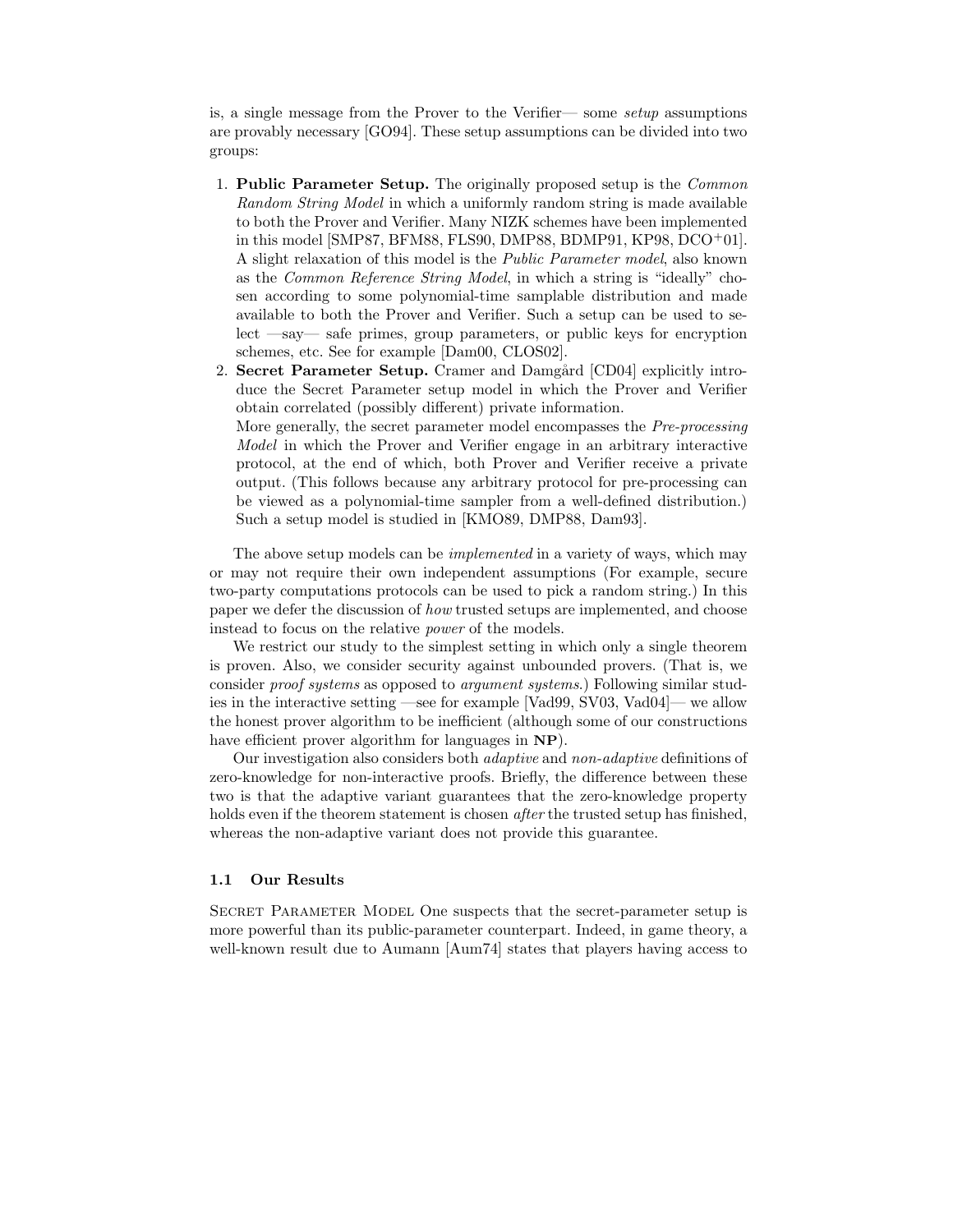correlated secret strings can achieve a larger class of equilibria, and in particular, better payoffs, than if they only share a common public string. As we shall see, this intuition carries over in a strong way to the cryptographic setting. But first, we show that,

Informal Theorem [Upper bound] In the secret parameter model, noninteractive perfect zero-knowledge proofs exist unconditionally for all languages in AM.

This result is obtained by combining the work of [FLS90] with an adaptation of Kilian's work on implementing commitments using oblivious transfer [Kil88].

Previously, for general **NP** languages, only *computational* NIZK proof systems were known in the secret-parameter setup model [DMP88, FLS90, KMO89, DFN05]. Furthermore, these systems relied on various computational assumptions, such as the existence of one-way permutations. Recently, Cramer and Damgård [CD04] constructed statistical NIZK proofs in this model for specific languages related to discrete logarithms. (On the other hand, their results apply to an unbounded number of proofs, whereas ours do not.)

As a corollary of our result, we obtain a complete characterization of computational, statistical and perfect NIZK in the secret parameter model. Namely, we show that  $NIP = NIZK = NISZK = NIPZK = AM$ , where  $NIP$  denotes the class of languages having non-interactive proofs, and NIZK, NISZK and NIPZK denotes the classes of languages having non-interactive computational, statistical and perfect zero-knowledge proofs.

PUBLIC PARAMETER MODEL: STATISTICAL NIZK We next turn our attention to the public parameter model, and show that, in contrast to the Secret Parameter model, statistical NIZK proofs for NP-complete languages are unlikely to exist.<sup>3</sup>

Informal Theorem [Lower bound] In the public parameter model, noninteractive statistical (non-adaptive) zero-knowledge proof systems only exist for languages in  $AM \cap coAM$ .

Previously, Aiello and Håstad [AH91] showed a similar type of lower bound for interactive zero-knowledge proofs. Although their results extend to the case of NIZK in the common random string model, they do not extend to the general public parameter model.<sup>4</sup> Indeed, our proof relies on different (and considerably simpler) techniques.

In the case of statistical adaptive NIZK, we present a stronger result.

 $^3$  This follows because unless the polynomial hierarchy collapses,  $\bf NP$  is not contained in  $AM \cap coAM$  [BHZ87].

 $^4\,$  This follows because the definition of zero-knowledge requires the simulator to output the random coins of the Verifier, and this is essential to the result in [AH91]. In contrast, the definition of NIZK in the Public Parameter model does not require the Simulator to output the random coins used by the trusted-party to generate the public parameter.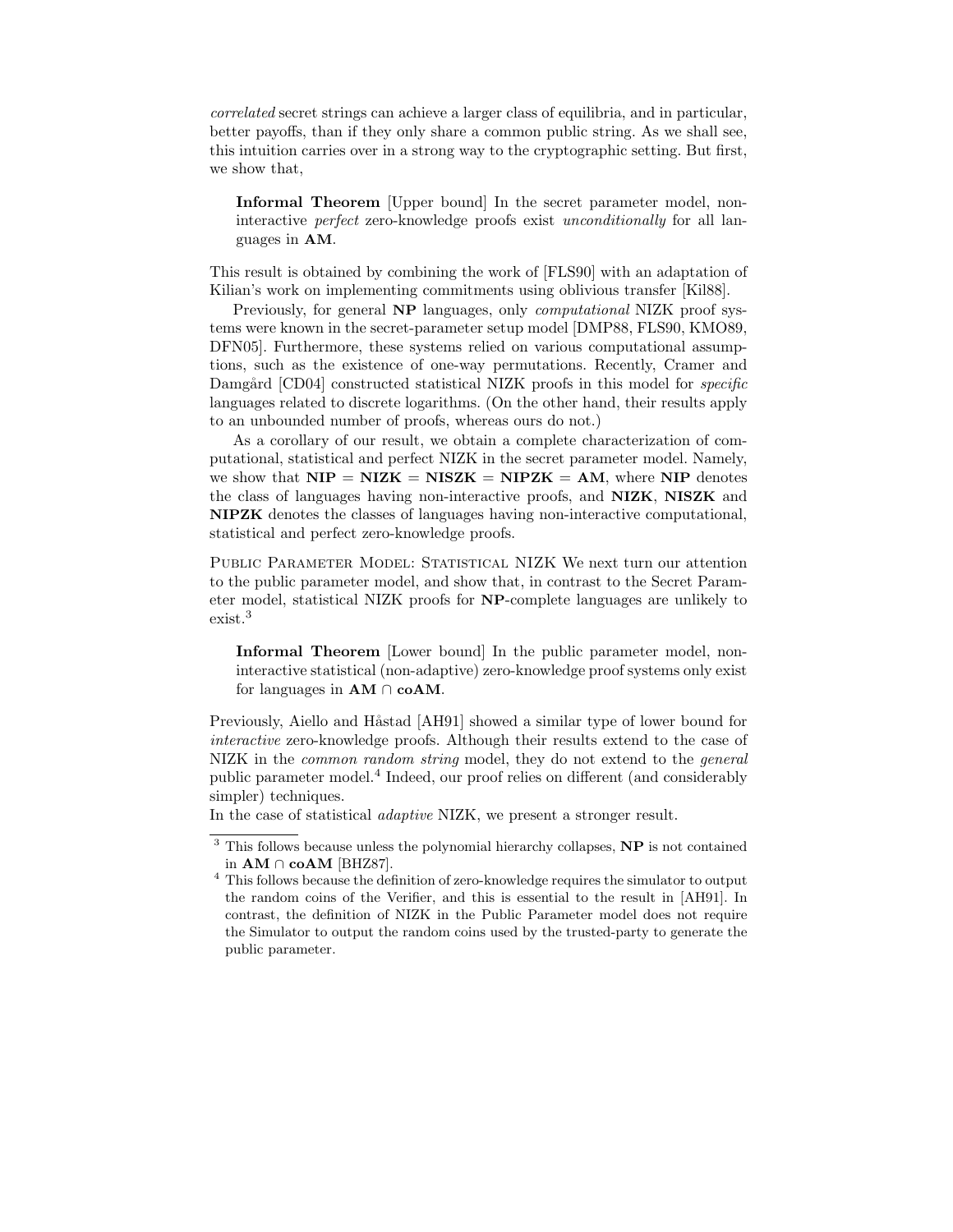Informal Theorem [Lower bound] Non-interactive statistical adaptive zeroknowledge proof systems only exist for languages in  $\mathbf{BPP}/1$  (i.e., the class of languages decidable in probabilistic polynomial time with one bit of advice, which depends only on the length of the instance).

By an argument of Adleman, this in particular means that all languages which have statistical adaptive NIZK in the public-parameter model can be decided by polynomial-sized circuits.

We note that a similar strengthening for the non-adaptive case is unlikely. as statistical non-interactive zero-knowledge proof systems for languages which are conjectured to be "hard" are known (e.g., see [GMR98]).

PUBLIC PARAMETER MODEL: COMPUTATIONAL NIZK Due to the severe lower bounds for statistical NIZK, we continue our investigation by considering computational NIZK in the public parameter model. We first show that one-way functions are both necessary and sufficient in the public parameter model.

Informal Theorem [Upper bound] If (non-uniform) one-way functions exist, then computational NIZK proof systems in the public parameter model exist for every language in AM.

Informal Theorem [Lower bound] The existence of computational NIZK systems in the public parameter model for a hard-on-average language implies the existence of (non-uniform) one-way functions.

Our upper bound, which applies to the stronger adaptive definition, improves on the construction of Feige, Lapidot, and Shamir [FLS90] which uses one-way permutations (albeit in the common random string model, whereas our construction requires a public parameter). Our lower bound, which applies to the weaker non-adaptive definition, was only known for interactive zero-knowledge proofs [OW93]. We therefore present a (quite) different and relatively simple direct proof for the case of NIZK in the public parameter model.

As a final point, by combining our last two theorems, we obtain the following unconditional characterization of computational NIZK proofs in the public parameter model:

Either NIZK proofs exist only for "easy" languages (i.e., languages that are not hard-on-average), or NIZK proofs exist unconditionally for every language in  $AM$  (i.e., for every language which admits a non-interactive proof).

This type of "all-or-nothing" property was known for interactive zero-knowledge proofs, but not for NIZK since prior constructions of NIZK relied on one-way permutations.

ADDITIONAL CONTRIBUTIONS As already mentioned, some proofs in this paper extend previously known results for interactive zero-knowledge proofs to the non-interactive setting. We emphasize that our proofs are not mere adaptations of prior results — indeed the results of Aiello and Håstad and of Ostrovsky and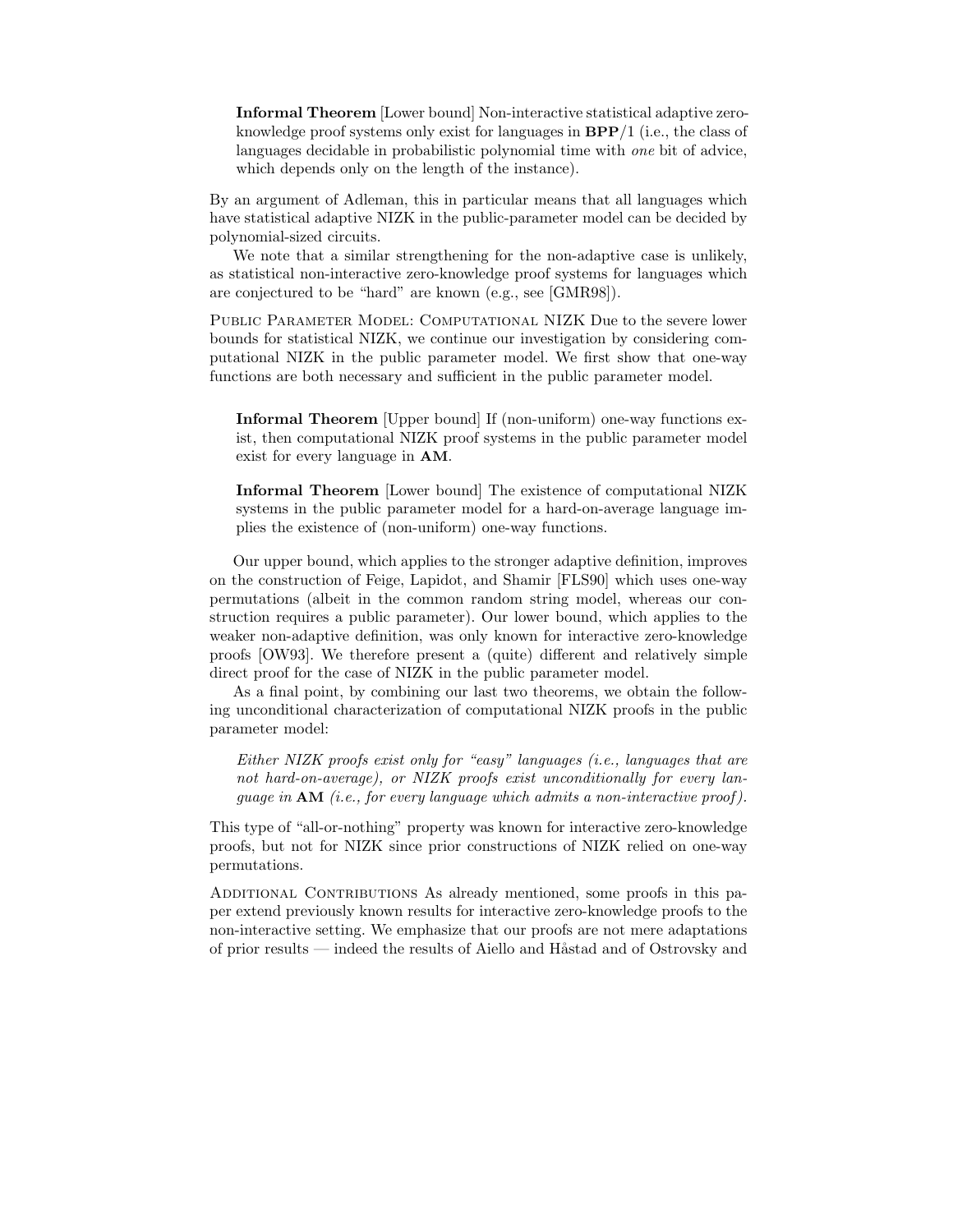Wigderson are complicated and technically challenging. In contrast, in the noninteractive setting, we obtain equivalent results in a much simpler way. This suggests the use of non-interactive zero-knowledge as a "test-bed" for understanding the (seemingly) more complicated setting of interactive zero-knowledge.

### 1.2 Other Related Work

In terms of understanding NIZK, two prior works, [DCPY98] and [GSV99], offer complete problems for non-interactive statistical zero-knowledge. Both of these works apply to the non-adaptive definition and only the common *random* string model. We emphasize that these results do not directly extend to the more general public parameter model. In particular, complete problems for NISZK in the public parameter model are not known (see the remarks following Thm. 4).

As mentioned earlier, many prior works, e.g. [AH91, Oka96, SV03, GV98, Vad99], address the problem of obtaining unconditional characterizations of statistical zero-knowledge in the interactive setting. More recently, Vadhan [Vad04] also obtains unconditional characterizations of computational zero-knowledge.

Open Questions While our NIZK proof system in the secret parameter model has an efficient prover strategy, our proof system in the public parameter model does not. Indeed, resolving whether one-way functions suffice for efficient-prover NIZK systems is a long-standing open question with many important implications. A positive answer to this question would, for example, lead to the construction of CCA2-secure encryption schemes from any semantically-secure encryption scheme.

### 2 Definitions

We use standard notation for probabilistic experiments introduced in [GMR85], and abbreviate probabilistic polynomial time as p.p.t.

#### 2.1 Non-interactive Proofs in the Trusted Setup model

In the trusted setup model, every non-interactive proof system has an associated distribution D over binary strings of the form  $(s_V, s_P)$ . During a setup phase, a trusted party samples from  $\mathcal D$  and privately hands the Prover  $s_P$  and the Verifier  $s_V$ . The Prover and Verifier then use their respective values during the proof phase. We emphasize that our definition only models single-theorem proof systems (i.e., after setup, only one theorem of a fixed size can be proven).<sup>5</sup>

Definition 1 (Non-Interactive Proofs in the Secret/Public Parameter **Model).** A triple of algorithms,  $(D, P, V)$ , is called a non-interactive proof system in the secret parameter model for a language  $L$  if the algorithm  $D$  is probabilistic polynomial-time, the algorithm  $V$  is a deterministic polynomial-time and there exists a negligible function  $\mu$  such that the following two conditions hold:

<sup>5</sup> While our definition only considers single-theorem proof systems, all of our results extend also to proof systems for an a priori bounded number of fixed-size statements.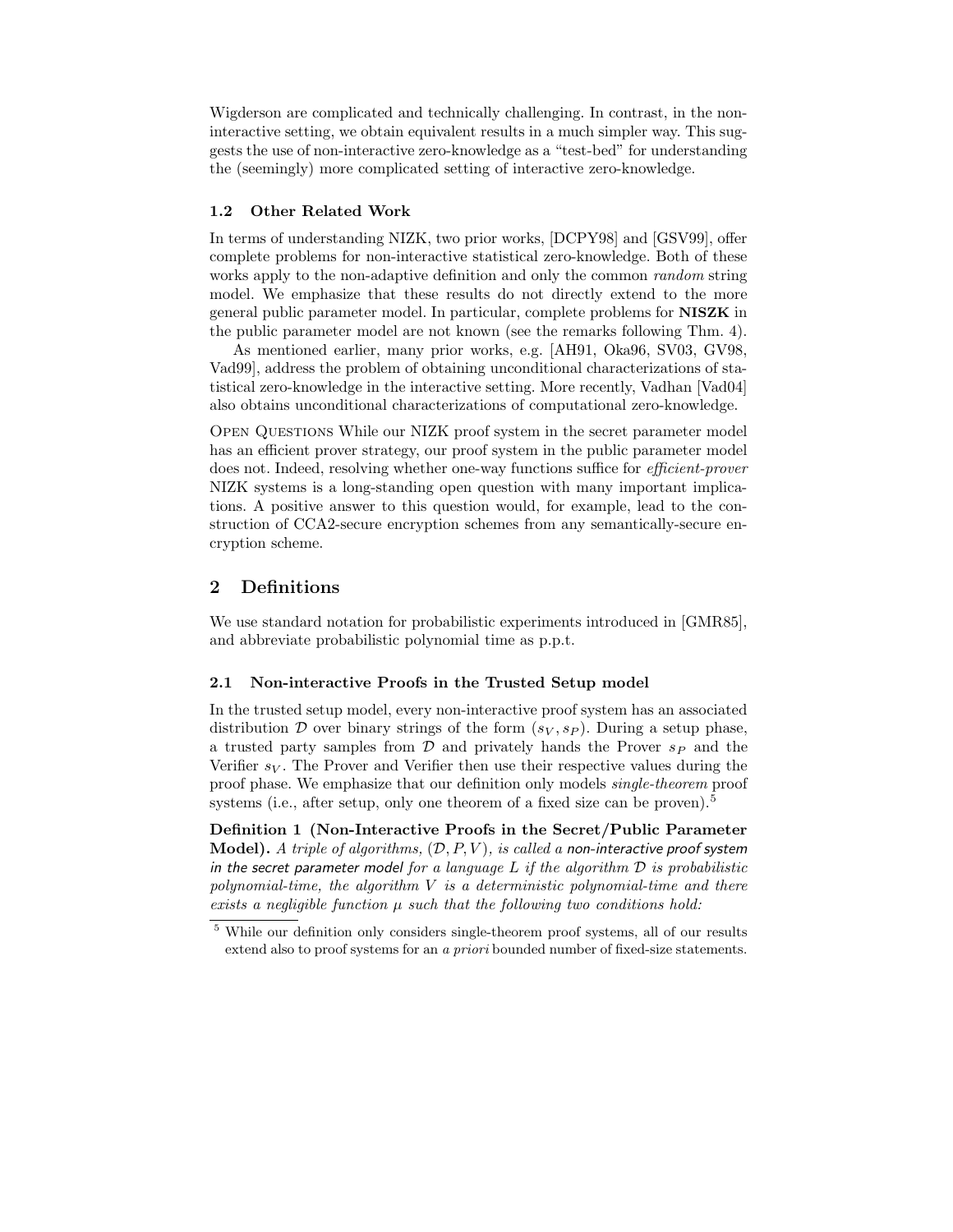$-$  COMPLETENESS: For every  $x \in L$ 

$$
Pr [(s_V, s_P) \leftarrow \mathcal{D}(1^x); \ \pi \leftarrow P(x, s_P) : V(x, s_V, \pi) = 1] \ge 1 - \mu(|x|)
$$

– SOUNDNESS: For every  $x \notin L$ , every algorithm B

 $Pr [(s_V, s_P) \leftarrow \mathcal{D}(1^x); \ \pi' \leftarrow B(x, s_P) : V(x, s_V, \pi') = 1] \leq \mu(|x|)$ 

If  $D$  is such that s<sub>V</sub> is always equal to s<sub>P</sub> then we say that  $(D, P, V)$  is in the public parameter model.

Remark 1. In our definition, as with the original one in [BFM88], the Verifier is modeled by a deterministic polynomial time machine. By a standard argument due to Babai and Moran [BM88], this choice is without loss of generality since a probabilistic Verifier can be made to run deterministically through repetition and the embedding of the Verifier's random coins in the setup information.

Let NIP denote the class of languages having non-interactive proof systems. For the rest of this paper, we distinguish the secret parameter model from the public parameter model using the superscripts <sup>SEC</sup> and <sup>PUB</sup> respectively. We start by observing that  $\text{NIP}^{\text{PUB}}$  and  $\text{NIP}^{\text{SEC}}$  are equivalent. The proof appears in the full version.

Lemma 1.  $AM = NIP<sup>PUB</sup> = NIP<sup>SEC</sup>$ 

### 2.2 Zero Knowledge

We next introduce non-interactive zero-knowledge proofs. In the original nonadaptive definition of zero-knowledge from [BFM88], there is one simulator, which, after seeing the statement to be proven, generates both the public string and the proof at the same time. In a later adaptive definition from [FLS90], there are two simulators— the first of which must output a string before seeing any theorems. The stronger *adaptive* definition guarantees zero-knowledge even when the statements are chosen after the trusted setup has finished.<sup>6</sup> Here, we choose to present a weaker (and simpler) adaptive definition similar to the one used in [CD04]. The main reasons for this choice are that (a) a weaker definition only strengthens our lower bounds and (b) our definition is meaningful also for languages outside of NP, whereas the definitions of [FLS90, Gol04] only apply to languages in NP. Nevertheless, we mention that for languages in NP, our upper bounds (and of course the lower bounds) also hold for the stricter adaptive definitions of [FLS90, Gol04].

Definition 2 (Non-Interactive Zero-Knowledge in the Secret/Public **Parameter Model).** Let  $(D, P, V)$  be an non-interactive proof system in the secret (public) parameter model for the language L. We say that  $(D, P, V)$  is nonadaptively zero-knowledge in the secret (public) parameter model if there exists

 $6$  One might also study an adaptive notion of soundness for non-interactive proofs. We do not pursue this line since every sound non-interactive proof system can be made adaptively sound via parallel repetition.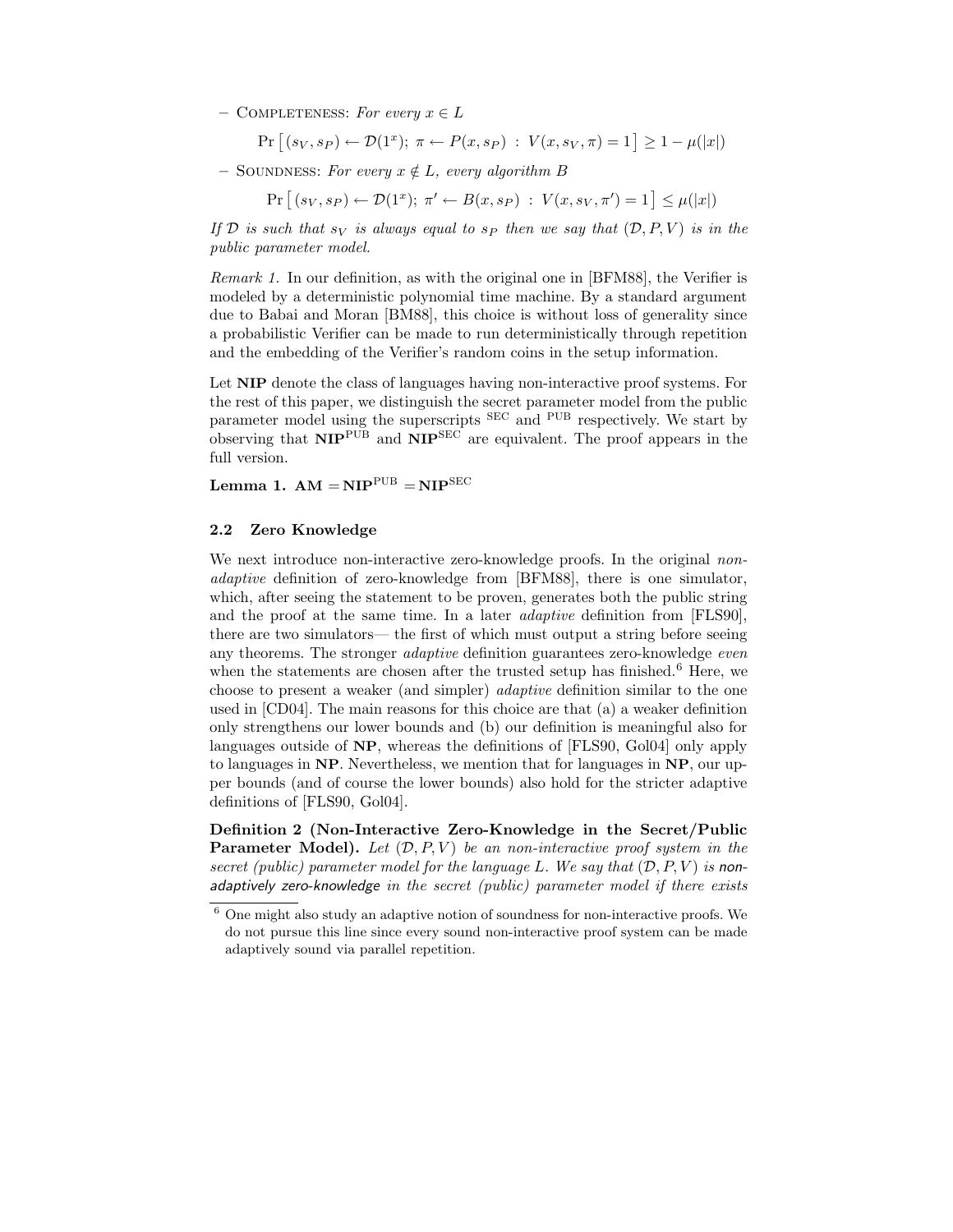a p.p.t. simulator S such that the following two ensembles are computationally indistinguishable by polynomial-sized circuits (when the distinguishing gap is a function of  $|x|$ )

$$
\{(s_V, s_P) \leftarrow \mathcal{D}(1^n); \ \pi \leftarrow P(s_P, x) : (s_V, \pi)\}_{x \in L} \{((s'_V, \pi') \leftarrow S(x) : (s'_V, \pi')\}_{x \in L}
$$

We say that  $(D, P, V)$  is adaptively zero-knowledge in the secret (public) parameter model if there exists two p.p.t. simulators  $S_1, S_2$  such that the following two ensembles are computationally indistinguishable by polynomial-sized circuits.

$$
\begin{array}{l} \{(s_V,s_P) \leftarrow \mathcal{D}(1^n); \ \pi \leftarrow P(s_P,x) \ : \ (s_V,\pi) \ \}_{x \in L} \\ \{(s'_V,\mathtt{aux}) \leftarrow S_1(1^n); \ \pi' \leftarrow S_2(x,\mathtt{aux}) \ : \ (s'_V,\pi') \ \}_{x \in L} \end{array}
$$

We furthermore say that  $(D, P, V)$  is perfect (statistical) zero-knowledge if the above ensembles are identically distributed (statistically close).

For notation purposes, we will use NIZK, NISZK, and NIPZK to denote the class of languages having computational, statistical, and perfect non-interactive zero-knowledge proof systems respectively.

### 3 The Hidden Bits Model

In order to prove our main theorems, we first review the "hidden bits" model described in [FLS90]. In this model, the Prover and Verifier share a hidden string R, which only the Prover can access. Additionally, the Prover can selectively reveal to the Verifier any portion of the string R. Informally, a proof in the hidden bits model consists of a triplet  $(\pi, R_I, I)$  where I is a sequence of indicies,  $I \subseteq \{1, 2, ..., |R|\}$  representing the portion of R that the prover wishes to reveal to the verifier,  $R_I$  is the substring of R indexed by I, and  $\pi$  is a proof string. For a formal definition of this model, see Goldreich [Gol01] from which we borrow notation.

The following theorem is shown by Feige, Lapidot and Shamir.

Theorem 1 ([FLS90]). There exists a non-interactive perfect zero-knowledge proof system in the hidden bits model for any language in NP.

We extend their result to any language in **AM** by using the standard technique of transforming an AM proof into the NP statement that "there exists a short Prover message which convinces the polynomial-time Verifier."

Theorem 2. There exists a non-interactive perfect zero-knowledge proof system in the hidden bits model for any language in AM.

Looking ahead, in Sect. 4 we extend Thm. 2 to show that the class of noninteractive perfect zero-knowledge proofs in the hidden bits model is in fact equivalent to AM.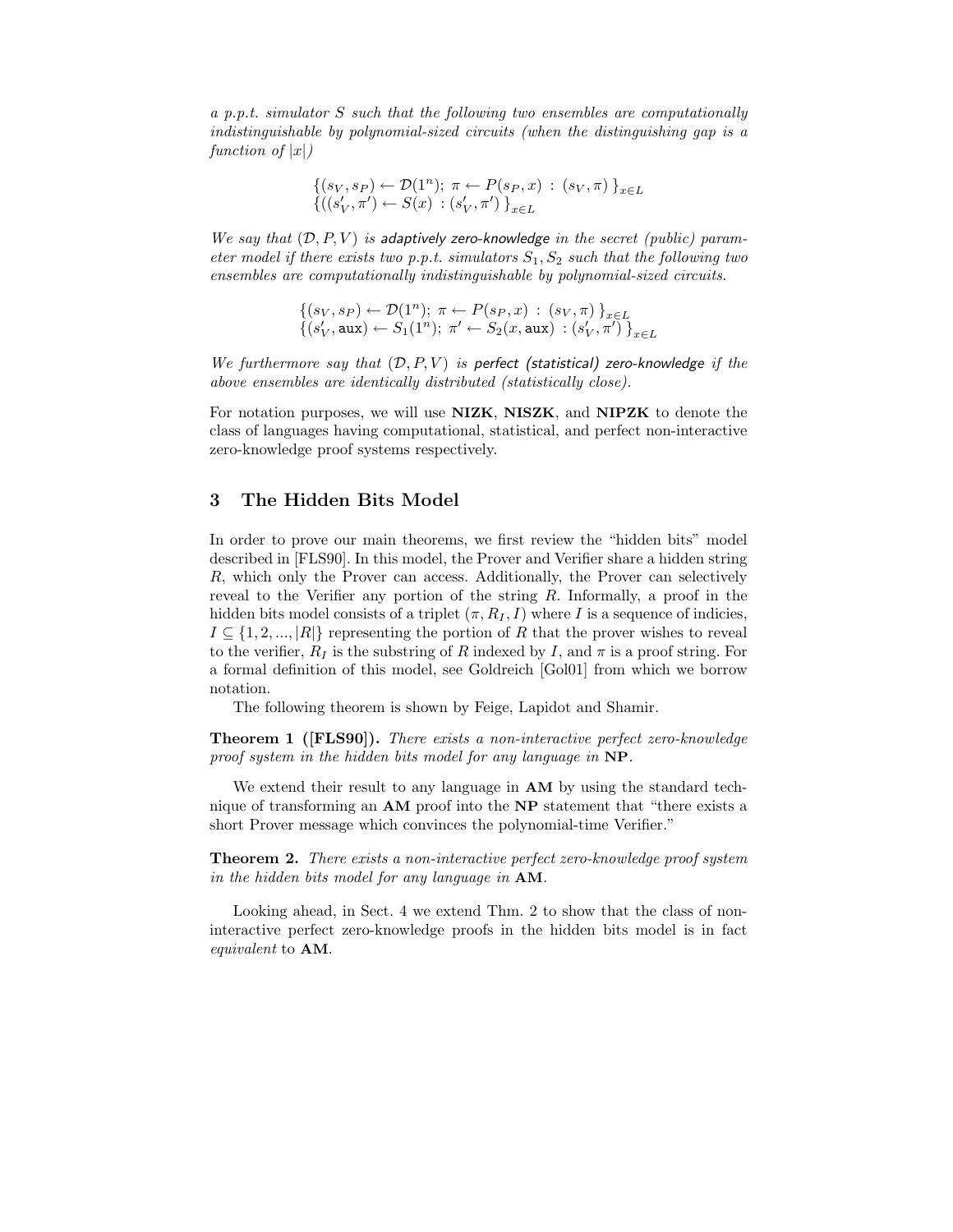### 4 The Secret Parameter Model

Feige, Lapidot and Shamir show how to implement the hidden-bits model with a one-way permutation in the public parameter model. Their implementation, however, degrades the quality of zero-knowledge — in particular, the resulting protocol is only computational zero-knowledge. Below, we show how to avoid this degradation in the secret parameter model.

**Lemma 2.** Let  $(P, V)$  be a non-interactive perfect zero-knowledge proof system for the language  $L$  in the hidden bits model. Then, there exists a non-interactive perfect adaptive zero-knowledge proof system  $(P', V')$  for the language L in the secret parameter model. Furthermore if,  $(P, V)$  has an efficient prover, then  $(P', V')$  has one as well.

Proof Sketch. We implement the hidden bits model by providing the Prover and Verifier correlated information about each bit of the hidden string. In particular, each bit is split into shares using a simple secret sharing scheme. The Prover is given all of the shares, while the Verifier is only given a random subset of them (which is unknown to the Prover). This is done in such a way that the Verifier has no information about the bit, but nonetheless, the Prover cannot reveal the bit in two different ways except with exponentially small probability. We note that this technique is reminiscent to the one used in [Kil88] to obtain commitments from oblivious transfer and to the one in [KMO89] to obtain NIZK with pre-processing (we remark that their resulting NIZK still requires additional computational assumptions, even when ignoring the assumptions necessary for their pre-processing). Our protocol is described in Fig. 1 and a complete proof is given in the full version.  $\Box$ 

Armed with this Lemma, we can now prove our main theorem concerning non-interactive zero-knowledge in the secret parameter model.

## Theorem 3.  $\text{NIP}^{\text{SEC}} = \text{NIZK}^{\text{SEC}} = \text{NISZK}^{\text{SEC}} = \text{NIPZK}^{\text{SEC}} = \text{AM}$

*Proof.* NIPZK<sup>SEC</sup>  $\subset$  NISZK<sup>SEC</sup>  $\subset$  NIZK<sup>SEC</sup>  $\subset$  NIP<sup>SEC</sup> follows by definition. Lemma 1 shows that  $NIP<sup>SEC</sup> = AM$ , therefore, it suffices to show that  $AM \subseteq$  $NIPZK<sup>SEC</sup>$ . This follows by combining Lemma 2 and Thm. 2.

Related Characterizations We note that Lemma 2 also gives an upper bound on the class of perfect zero-knowledge proofs in the hidden bits model. As a corollary, we obtain the following characterization.

Corollary 1. The class of perfect zero-knowledge proofs in the hidden bits model equals AM.

### 5 The Public Parameter Model - Statistical NIZK

In this section we present severe lower bounds for the class of statistical NIZK in the public parameter model. (This stands in stark contrast to the secret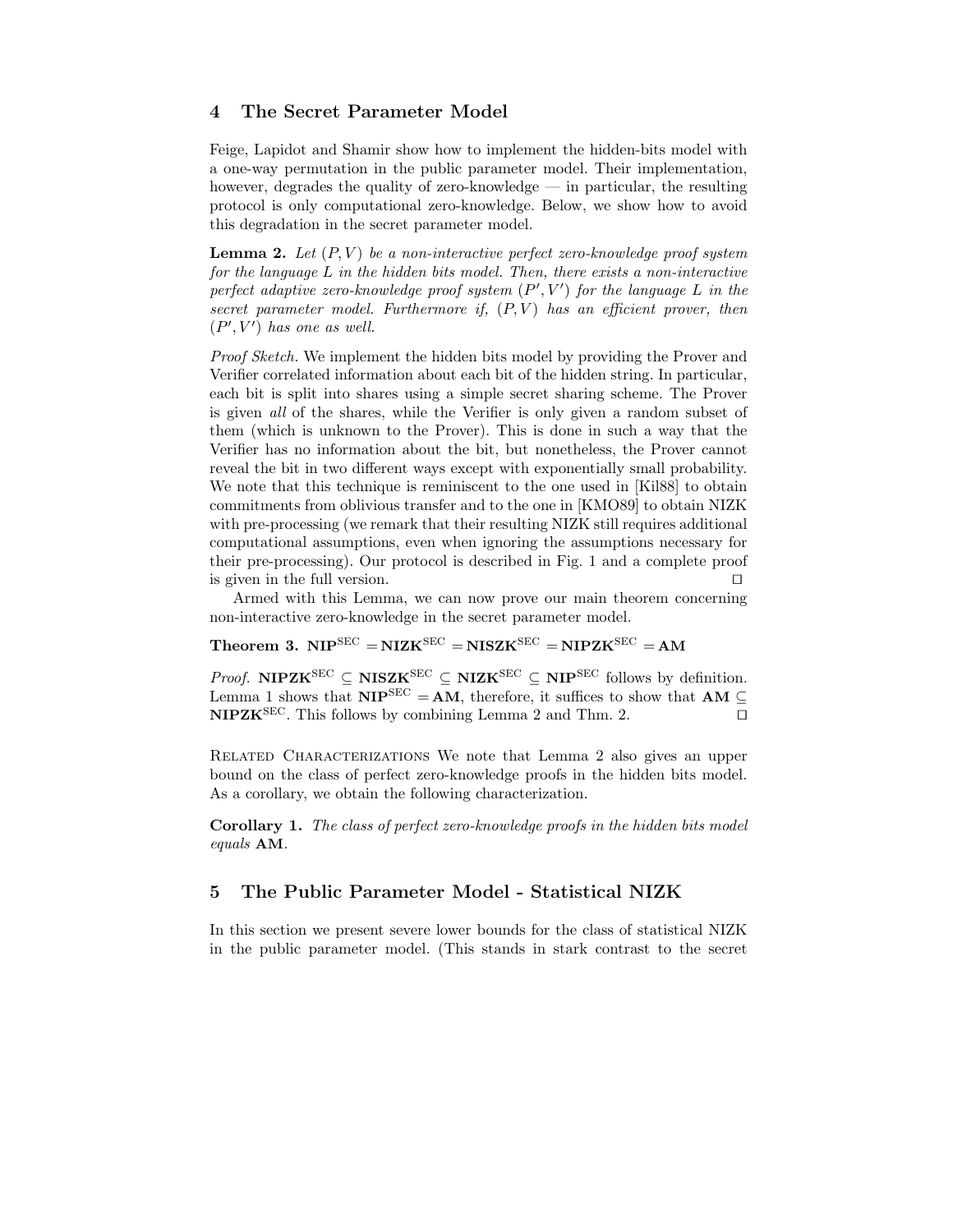Proof System  $(D, P', V')$  – NIZK in the Secret Parameter model

**Common Input:** an instance x of a language L with witness relation  $R_L$  and  $1^n$ : security parameter.

**Private-output set-up:**  $\mathcal{D}(1^n) \rightarrow (s_P, s_V)$  proceeds as follows on input  $1^n$ :

- 1. (Pick a random string) Sample m random bits,  $\sigma = \sigma_1, \ldots, \sigma_m$ .
- 2. (Generate XOR shares) For  $i \in [1, m]$  and  $j \in [1, n]$ , sample a random bit  $\tau_i^j$ . Let  $\overline{\tau}_i^j = \sigma_i \oplus \tau_i^j$ . (Notice that the *n* pairs  $(\tau_i^j, \overline{\tau}_i^j)$  for  $j \in [1, n]$  are n random "XOR shares" of the bit  $\sigma_i$ .)
- 3. (Select half of each share) For  $i \in [1, m]$  and  $j \in [1, n]$ , sample a random bit  $b_n^j$ . Let  $\rho_i^j$  as follows:

$$
\rho_i^j = \begin{cases} \tau_i^j, & \text{if } b_i^j = 0\\ \overline{\tau}_i^j & \text{otherwise} \end{cases}
$$

(In other words, the values  $\{\rho_i^j\}$  are randomly selected "halves" from each of the n XOR shares for  $\sigma_i$ .)

4. The private output  $s_P$  is the set of  $nm$  pairs  $(\tau_i^j, \overline{\tau}_i^j)$  for  $i, j \in [1, m] \times [1, n]$ . Note that the string  $\sigma$  is easily derived from  $s_P$ .

5. The private output  $s_V$  is the set of  $nm$  pairs  $\{(\rho_i^j, b_i^j)\}\$  for  $i, j \in [1, m] \times [1, n]$ . **Prover algorithm:** On input  $(x, s_P)$ ,

1. Compute  $R = \sigma_1, \ldots, \sigma_m$  by setting  $\sigma_i = \tau_i^1 \oplus \overline{\tau}_i^1$ .

- 2. Run the algorithm  $(\pi, R_I, I) \leftarrow P(x, R)$ . Recall that the set  $R_I$  consists of bits  $\{r_i \mid i \in I\}$  and I consists of indices in  $[1, m]$ .
- 3. Output  $(\pi, R_I, I, \{o_i \mid i \in I\})$  where  $o_i$  denotes the opening of bit  $\sigma_i$ . That is, for all  $i \in I$ ,  $o_i$  consists of all n shares  $((\tau_i^1, \overline{\tau}_i^1), \ldots, (\tau_i^n, \overline{\tau}_i^n))$  of  $\sigma_i$ .

Verifier algorithm: On input  $(x, s_V, \pi, R_I, I, \{o_i | i \in I\}),$ 

- 1. Verify that each opening in  $R_I$  is consistent with  $o_i$  and with  $s_V$ . That is, for  $i \in I$ , inspect the *n* pairs,  $(\tau_i^1, \overline{\tau}_i^1), \ldots, (\tau_i^n, \overline{\tau}_i^n)$  in  $o_i$ , and check that for all  $j \in [1, n]$ ,  $\rho_i^j$  is equal to either  $\tau_i^j$  or  $\overline{\tau}_i^j$  (depending on whether  $b_i^j = 0$ or 1 respectively). If any single check fails, then reject the proof. Finally, check that  $r_i = \tau_i^1 \oplus \overline{\tau}_n^1$ .
- 2. Verify the proof by running  $V(x, R_I, I, \pi)$  and accept if and only if V accepts.

Fig. 1. NIZK in the Secret Parameter model

parameter model, where statistical NIZK can be obtained for all of AM.) We first present a lower bound for statistical NIZK under the non-adaptive definition of zero-knowledge. We thereafter sharpen the bound under the more restrictive adaptive definition.

#### 5.1 The Non-Adaptive Case

In analogy with the result by [AH91] for interactive zero-knowledge, we show that only languages in the intersection of AM and coAM have statistical NIZK proof systems in the public parameter model.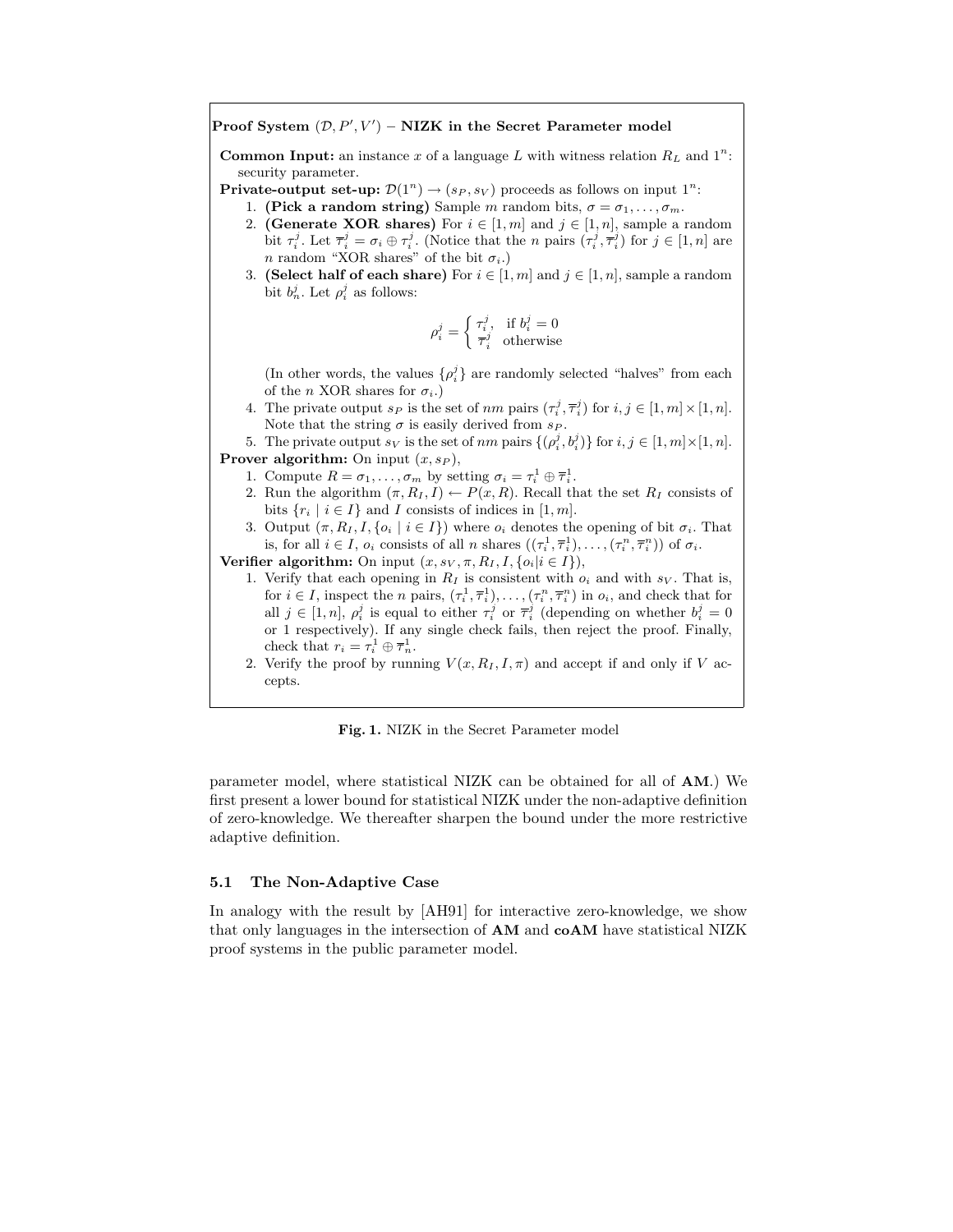Theorem 4. If L has a statistical non-adaptive NIZK proof system in the public parameter model, then  $L \subseteq AM \cap coAM$ .

*Proof Sketch.* Let  $(D, P, V)$  be a statistical NIZK proof system in the public parameter for the language L with simulator S. We show that  $L \in AM$  and that  $L \in \mathbf{coAM}$ . The former statement follows directly from Lemma 1. To prove the latter one, we present a two-round proof system for proving  $x \notin L$ . (Note that by the results of [GS86, BM88] it is sufficient to present a two-round private coin proof system.)

#### Verifier Challenge:

- 1. Run the simulator  $(\sigma_0, \pi') \leftarrow S(x)$  and the sampling algorithm  $\sigma_1 \leftarrow D(1^{|x|})$ to generate public parameter strings  $\sigma_0$  and  $\sigma_1$ .
- 2. Run V on input  $(\sigma_0, \pi')$  to check if the honest verifier accepts the simulated proof. If V rejects, then output "accept" and halt.
- 3. Otherwise, flip a coin  $b \in 0, 1$  and send  $\alpha = \sigma_b$  to the prover.

#### The Prover response:

- 1. Upon receiving an input string  $\alpha$ , check if there exists a proof  $\pi$  which the honest verifier V accepts (i.e.,  $V(x, \alpha, \pi) = 1$ ).
- 2. If so, output  $\beta = 0$ ; otherwise, output  $\beta = 1$ .
- The Verifier acceptance condition:
	- 1. Upon receiving string  $\beta$ , output "accept" if  $\beta = b$ , and reject otherwise.

COMPLETENESS We show that if  $x \notin L$ , then the Prover (almost) always convinces the Verifier. If the Verifier sent the string  $\sigma_0$ , the Prover always responds with  $\beta = 0$ , which makes the Verifier always accept. This follows since the Verifier only sends  $\sigma_0$  if the simulated proof was accepting, which implies that there is at least one accepting proof of  $x \in L$  for  $(P, V)$ . If the Verifier sent the string  $\sigma_1$ , then by the soundness of  $(P, V)$ , the probability (over the coins of the Verifier) that there exists a proof for  $x \in L$  is negligible. Therefore, except with negligible probability, the Prover responds with  $\beta = 1$  and the Verifier accepts.

SOUNDNESS Intuitively, this protocol relies on the same logic as the graph nonisomorphism protocol. If  $x \in L$ , then the (exponential time) Prover cannot distinguish whether  $\alpha$  was generated by the simulator or by the sampler  $\mathcal{D}$ , and therefore can only convince the Verifier with probability 1/2. This follows from the statistical zero-knowledge property of  $(P, V)$ . It only remains to show that the probability (over the random coins of the Verifier) that the Verifier accepts statements  $x \in L$  in step (2), without further interaction, is negligible. This follows from the zero-knowledge (and completeness) property of  $(P, V)$ . Otherwise, V would distinguish between simulated proofs and real ones (since by completeness, the honest prover P succeeds with high probability.)  $\Box$ 

Remark 2. Using techniques from the proof of Thm. 4, one can show that the class  $NISZK^{PUB}$  reduces to the problem of Statistical Difference, which is complete for **SZK** [SV03]<sup>7</sup>. Thus, an alternative way to prove this theorem would be to present such a reduction and then invoke the results of [AH91].

 $7$  This should be contrasted with Statistical Difference from Random and Image Density, which are the complete problems for NISZK in the Common Random String model. These problems are not known to be reducible to Statistical Difference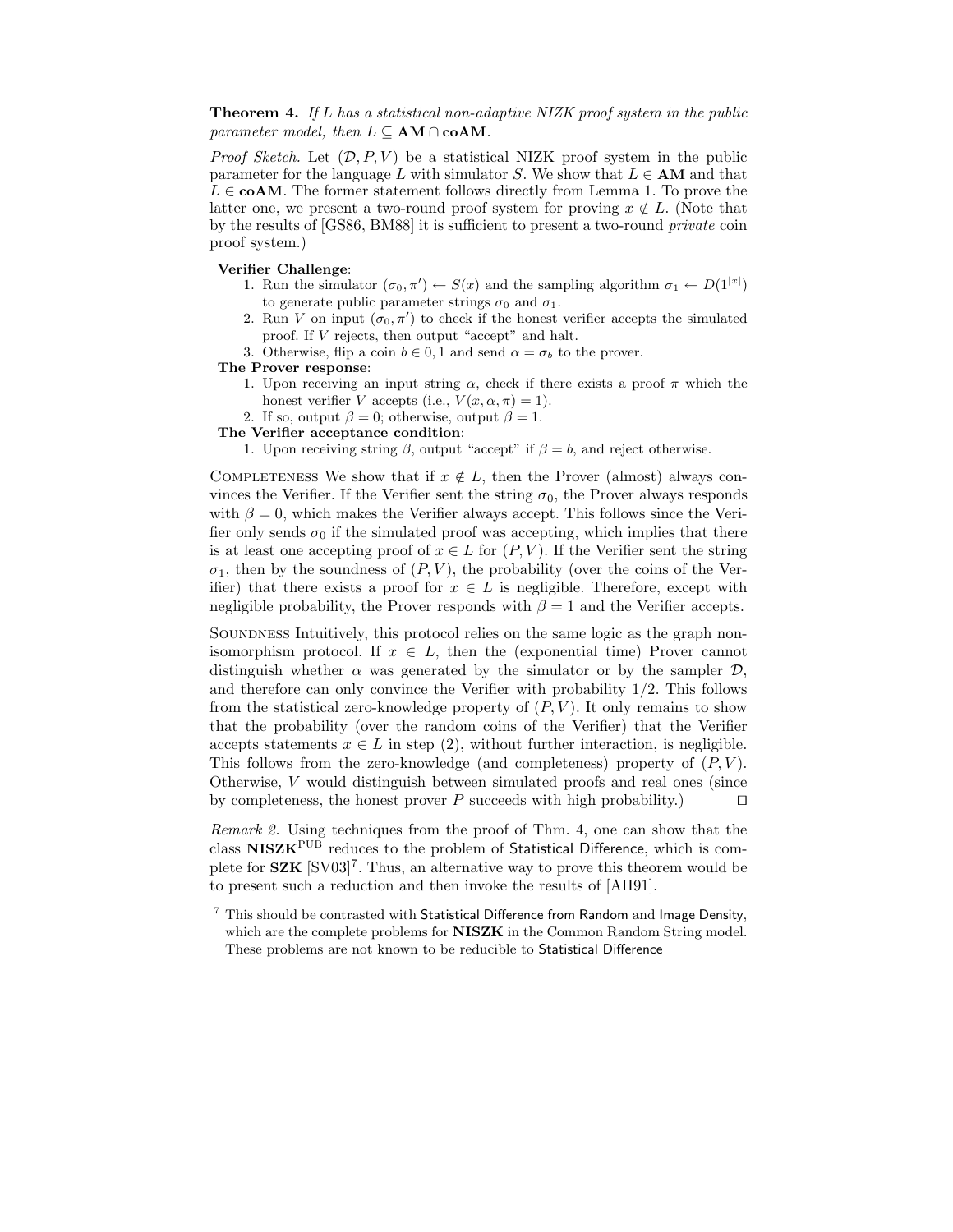#### 5.2 The Adaptive Case

In this section we sharpen our results from the previous section when instead considering the adaptive variant of zero-knowledge.

Theorem 5. If L has a non-interactive adaptive statistical zero-knowledge proof in the public parameter model, then  $L \subset \textbf{BPP}/1$ .

*Proof Sketch.* Let  $(D, P, V)$  be a non-interactive adaptive statistical zeroknowledge proof system for L with simulators  $S_1$  and  $S_2$ .

We first observe that by the statistical zero-knowledge property, for every n for which L contains an instance of length n, the output of  $S_1(1^n)$  must be statistically close to the output of  $\mathcal{D}(1^n)$ . This follows because the output of  $S_1(1^n)$  is independent of the theorem statement.

This observation suggests the following probabilistic polynomial time decision procedure  $D(x)$  for L, which obtains a one-bit non-uniform advice indicating whether L contains any instances of length  $|x|$ .

On input an instance  $x$ ,

- 1. If the non-uniform advice indicates that L contains no instances of length  $|x|$ , directly reject.
- 2. Otherwise, run  $(\sigma', \text{aux}) \leftarrow S_1(1^{|\mathcal{x}|})$  to generate a public parameter.
- 3. Run  $\pi' \leftarrow S_2(x, \text{aux})$  to produce a putative proof.
- 4. Run  $V(x, \sigma', \pi')$  and accept iff V accepts.

Note that when  $x \in L$ , then D accepts with overwhelming probability due to the completeness and zero-knowledge property of  $(D, P, V)$ . If  $x \notin L$  and there are no instances of length  $|x|$  in L, then D always rejects due to the non-uniform advice. It remains to show that when  $x \notin L$ , and there exists instances of length  $|x|$  in L, then D rejects with high probability.

Assume, for sake of reaching contradiction, that there exists a polynomial  $p(\cdot)$  such that for infinitely many lengths n, L contains instances of length n yet there exists an instance  $x \notin L$  of length n, such that

$$
\Pr\left[ (\sigma', \text{aux}) \leftarrow S_1(1^{|x|}); \ \pi' \leftarrow S_2(x, \text{aux}) \ : \ V(x, \sigma', \pi') = 1 \right] \ge \frac{1}{p(n)} \tag{1}
$$

We show how this contradicts the fact that the output of  $S_1$  and  $\mathcal D$  are statistically close (when L contains instances of length n). By the soundness of  $(D, P, V)$ , there exists a negligible function  $\mu$  such that for any unbounded prover  $P^*$ ,

$$
\Pr\left[\sigma \leftarrow \mathcal{D}(1^{|x|}); \ \pi' \leftarrow P^*(x, \sigma) \ : \ V(x, \sigma, \pi') = 1\right] \le \mu(|x|) \tag{2}
$$

Consider an exponential time non-uniform distinguisher C, which on input  $\sigma''$ (and advice x), enumerates all proof strings  $\pi'$  to determine if any of them convince  $V$  to accept  $x$ . If so,  $C$  outputs 0, and otherwise outputs 1.

If  $\sigma''$  is generated by  $S_1$ , then by (1), such a proof string  $\pi'$  exists with noticeable probability. On the other hand, if  $\sigma''$  comes from  $\mathcal{D}$ , then by (2), such a proof string only exists with negligible probability. We conclude that C distinguishes the output of  $S_1$  from that of  $D$  with a non-negligible advantage.  $\Box$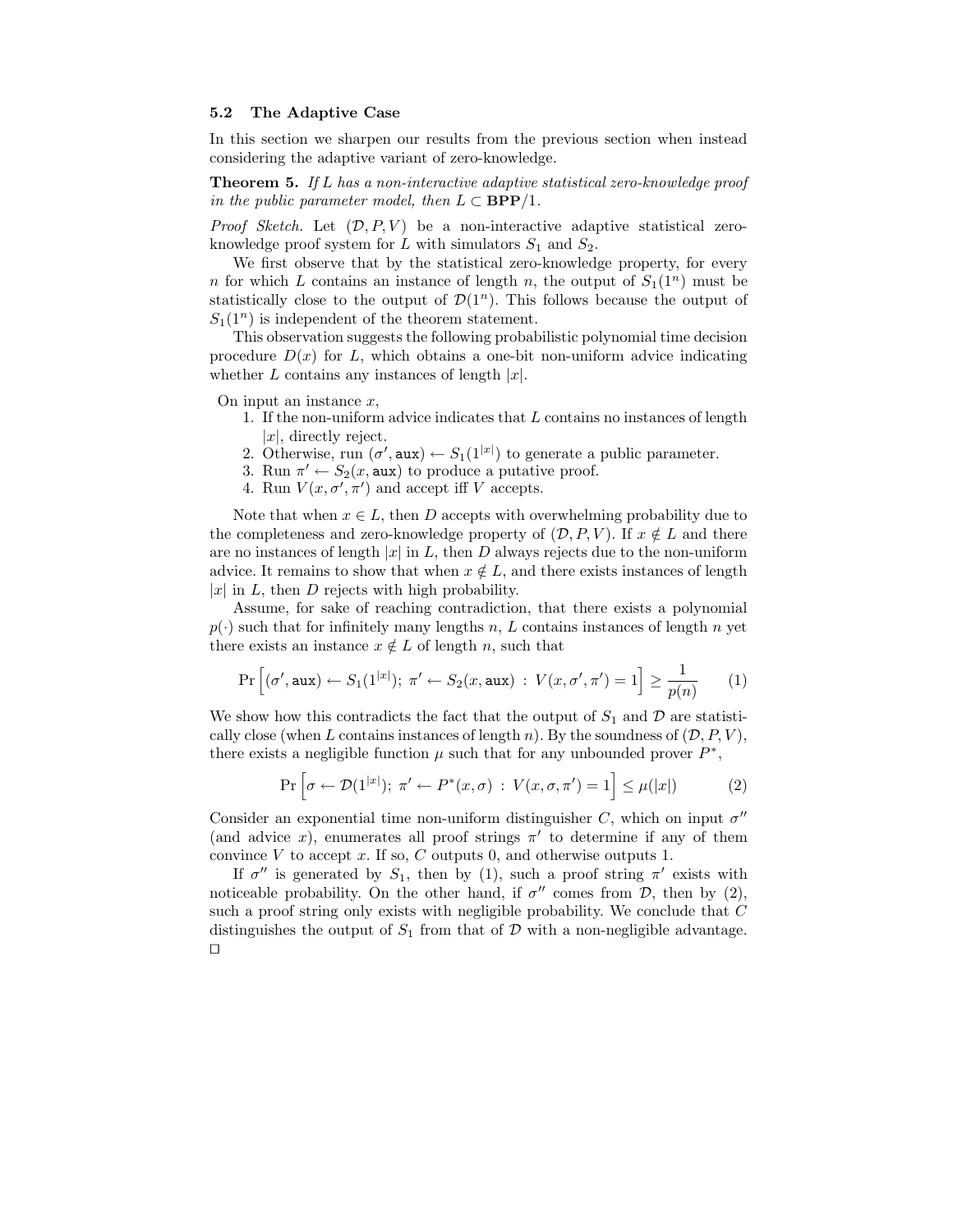### 6 The Public Parameter Model - Computational NIZK

In this section we show that one-way functions are sufficient and necessary for computational NIZK for languages that are hard-on-average. Combining these two results, we obtain the following unconditional characterization : Either  $NIZK<sup>PUB</sup>$  only contains "easy" languages (i.e., languages that are not hard-onaverage), or it "hits the roof", (i.e., contains all of AM).

PRELIMINARIES Let us first define one-way functions and hard-on-average languages. As is standard in the context of zero-knowledge proofs, we define hardness in terms of infeasability for non-uniform p.p.t.

**Definition 3 (One-way function).** A function  $f: \{0,1\}^* \to \{0,1\}^*$  is called one-way if the following two conditions hold:

- Easy to compute: There exists a (deterministic) polynomial-time algorithm E such that on input x, E outputs  $f(x)$ .
- $-$  Hard to invert: For every non-uniform p.p.t. algorithm A, every sufficiently large integer n, and every polynomial  $p(.)$ ,

$$
\Pr\left[x \leftarrow \{0, 1\}^n; y \leftarrow A(f(x)) : f(y) = f(x)\right] < \frac{1}{p(n)}
$$

**Definition 4 (Hard-on-average language).** A language L is hard-on-average if there exists a p.p.t. sampling algorithm  $G$  such that for every non-uniform p.p.t. algorithm A, every polynomial  $p(\cdot)$ , and every sufficiently large n,

$$
\Pr\left[x \leftarrow G(1^n): A(x) \text{ correctly decides whether } x \in L\right] < \frac{1}{2} + \frac{1}{p(n)}
$$

#### 6.1 OWFs are Sufficient

We show how to implement the hidden bits model in the public-parameter model based on a one-way function. Recall that [FLS90] implements the hidden bits model using a one-way permutation and a hard-core predicate. The reason for using a one-way permutation is to give the Prover a short certificate for opening each bit in only one way (the certificate being the pre-image of the one-way permutation). A similar technique fails with one-way functions since a string may have either zero or many pre-images, and therefore a malicious Prover may be able to open some hidden bits as either zero or one.

Another approach would be to use a one-way function in order to construct a pseudo-random generator [HILL99], and then to represent a 0 value as a pseudorandom string and a 1 as a truly random string (in some sense, this technique is reminiscent of the one used by Naor for bit commitment schemes from pseudorandom generators [Nao91]). The Prover can thus open a 0 value by revealing a seed to the pseudo-random string. However, there is no way for the Prover to convince a Verifier that a string is truly random.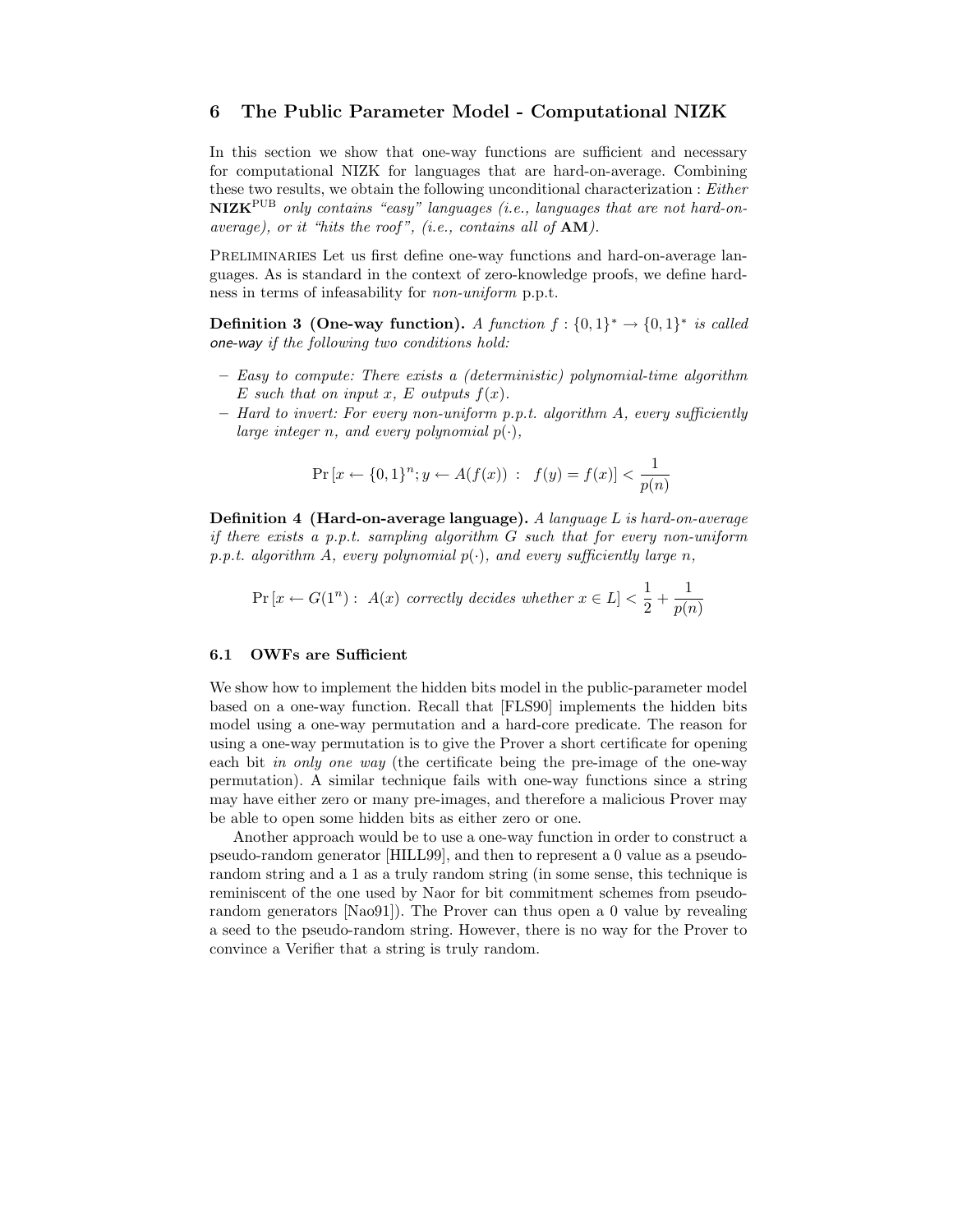We overcome this problem by forming a reference string consisting of *pairs* of 2k-bit strings,  $(\alpha, \beta)$  in which exactly one of the two strings is pseudo-random while the other is truly random. More precisely, the 0-value is encoded as a pair in which  $\alpha$  is generated pseudo-randomly by expanding a k bit seed into a 2k bit string, while  $\beta$  is chosen uniformly at random from  $\{0,1\}^{2k}$ . The 1-value is encoded the opposite way:  $\alpha$  is chosen randomly, while  $\beta$  is generated pseudorandomly. The Prover can now reveal a 0 or a 1 by revealing the seed for either α or β.

**Lemma 3.** Assume the existence of one-way functions. Let  $(P, V)$  be a noninteractive (adaptive) zero-knowledge proof system for the language  $L \in \mathbb{NP}$ in the hidden bits model. If  $P$  is an efficient prover, then, there exists a noninteractive (adaptive) zero-knowledge proof system  $(P', V')$  for the language  $L$ in the public parameter model.

*Proof Sketch.* Let  $(P, V)$  be an NIZK proof system in the hidden bits model, let  $G: \{0,1\}^k \to \{0,1\}^{2k}$  be a pseudo-random generator and let  $L \in \mathbf{NP}$  be a language with witness relation  $R_L$ . Consider protocol  $(P', V')$  described in Fig. 2.

Completeness Completeness follows from the corresponding completeness of  $(P, V)$  and the fact that  $P'$  aborts only with negligible probability.

SOUNDNESS Assume for the moment that a cheating prover  $P'^*$  is only able to open R in one manner. In this case, the soundness of  $(P, V)$  carries over to  $(P', V')$  in the same way as in Lemma 2. All that remains is to show that R can only be opened in one way. Below, we argue that this happens with high probability.

Note that there are a maximum of  $2^n$  pseudo-random strings in  $G$ 's support. On the other hand, there are  $2^{2n}$  strings of length 2n. Therefore, a randomly sampled length-2n string will be pseudo-random with probability at most  $2^{-n}$ . Thus, for any pair  $(a_i, b_i)$ , the probability that both values are pseudo-random is at most  $2^{-n}$ . By the union bound, the probability that there is one such pair in s is upper-bounded by  $n2^{-n}$ .

ZERO-KNOWLEDGE We present a simulator  $S' = S'_1, S'_2$  for  $(D, P', V')$  which uses the simulator S for  $(P, V)$  as a subroutine. First,  $(s, \text{aux}) \leftarrow S'_1(1^n)$  generates s as a sequence of pairs  $(\alpha'_i, \beta'_i)$  in which *both*  $\alpha'_i$  and  $\beta'_i$  are pseudo-random. The aux value contains all of the seeds,  $u_i, w_i$ , for the pseudo-random values  $\alpha'_i$  and  $\beta_i'$  respectively. The simulator  $S_2'$  works by running simulator  $S(x)$  to generate  $(\pi', R'_I, I) \leftarrow S(x)$  and then outputting  $(\pi', R'_I, I, \{v'_i \mid i \in I\})$  where  $v'_i$  equals  $u_i$  if  $r_i = 0$  and  $w_i$  otherwise. In order to show the validity of the simulation, consider the following four hybrid distributions.

- Let  $H_1$  denote the ensemble  $(s, \pi)$  in which the honest Prover runs on a string s generated according to D.
- Let  $H_2$  denote the output of the above experiment with the exception that  $\mathcal D$ provides all pre-images  $\{v_i\}$  to an efficient prover algorithm  $P_{\text{eff}}$ , which also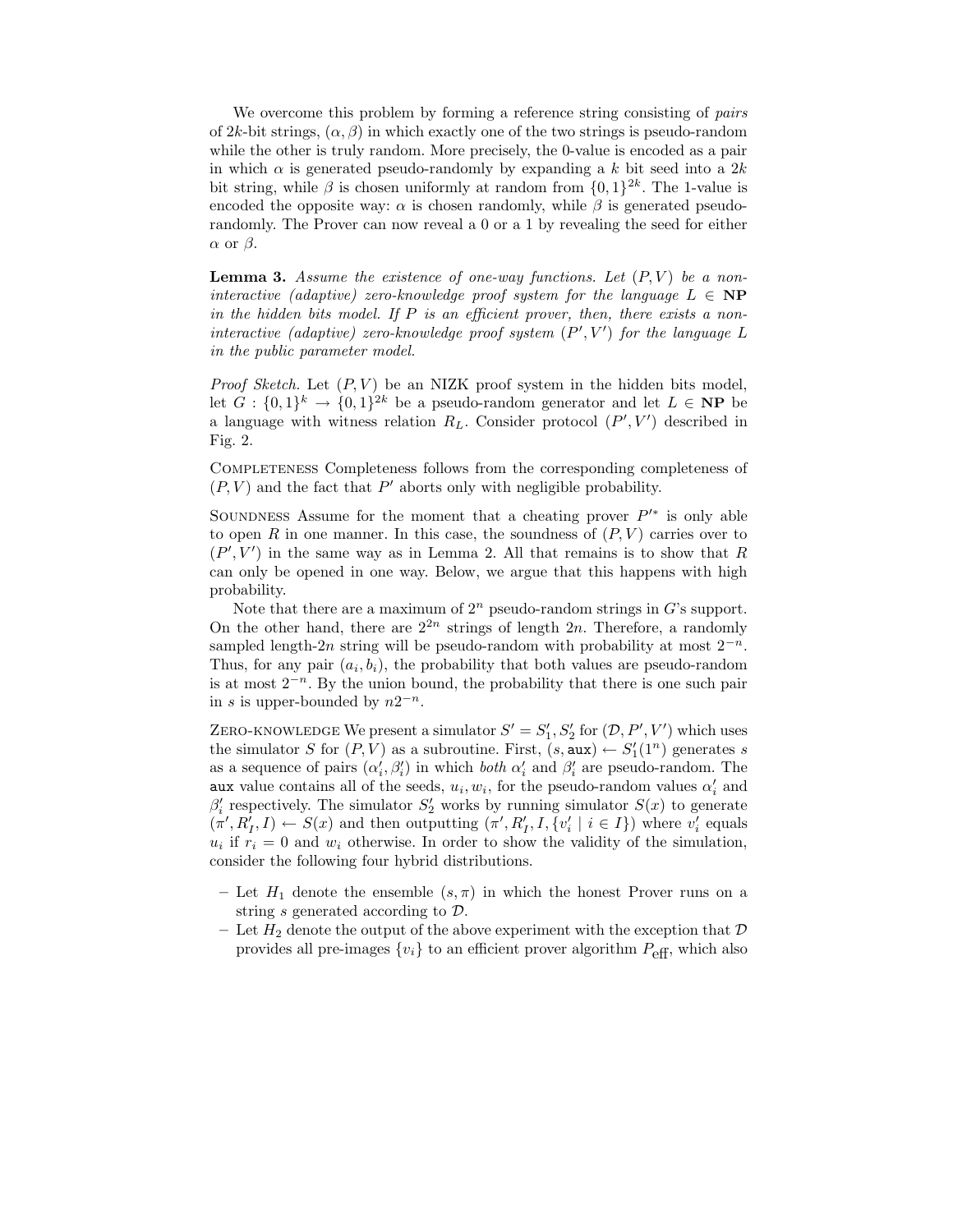Proof System  $(D, P', V')$  – NIZK in the Public Parameter model **Common Input:** an instance  $x \in L$  and a security parameter  $1^n$ **Public Parameter set-up:**  $\mathcal{D}(1^n) \to s$ , where  $\mathcal{D}$  proceeds as follows : 1. Select m random bits  $\sigma = \sigma_1, \ldots, \sigma_m$ . 2. For each  $i \in [1, m]$ , generate two strings  $\alpha_i$  and  $\beta_i$  as follows:  $\alpha_i \leftarrow G(v_i)$  where  $v_i$  is a uniformly chosen string of length k.  $\beta_i \leftarrow_r \{0,1\}^{2k}$ 3. Let  $\tau_i = \begin{cases} (\alpha_i, \beta_i) & \text{if } \sigma_i = 1 \\ (\beta, \alpha_i) & \text{otherwise} \end{cases}$  $(\beta_i, \alpha_i)$  otherwise 4. Output  $s = \tau_1, \ldots, \tau_m$ . **Prover's algorithm:** On input  $x, s$ , 1. Compute  $R = \sigma_1, \ldots, \sigma_m$  from s by the following procedure. Parse s into m pairs  $(a_1, b_1), \ldots, (a_m, b_m)$ . For each pair  $(a_i, b_i)$ , determine (in exponential time) which of either  $a_i$  or  $b_i$  are pseudo-random (i.e, in the range of G). In the former case, set  $\sigma_i = 0$ , and in the latter,  $\sigma_i = 1$ , and let  $v_i$  denote the seed used to generate the pseudo-random value. If both  $a_i$  and  $b_i$  are in the range of  $G$ , then output abort. 2. Compute the lexographically first witness w satisfying  $R_L(x, w)$ . 3. Run the Prover algorithm  $(\pi, R_I, I) \leftarrow P(x, w, R)$ . Recall that the set  $R_I$ consists of bits  $\{r_i \mid i \in I\}$  and I consists of indices in  $[1, m]$ . 4. Output  $(\pi, R_I, I, \{v_i \mid i \in I\}).$ **Verifier's algorithm:** On input  $(x, \pi, R_I, I, \{v_i \mid i \in I\})$ 1. Verify each opening in  $R_I$  is consistent with s and  $v_i$ . Parse s into m pairs  $(a_1, b_1), \ldots, (a_m, b_m)$ . For each  $i \in I$ , run  $t \leftarrow G(v_i)$  and if  $t = a_i$ , set  $\sigma_i = 1$ , if  $t = b_i$ , then set  $\sigma_i = 0$  (if neither or both conditions are met, then reject the proof). Finally, verify that  $r_i = \sigma_i$ .

2. Run the Verifier algorithm  $V(x, \pi, R_I, I)$  and accept iff V accepts.



receives the lexographically first witness  $w$  for  $x$  and then only runs Step 3 and 4 of  $P'$ 's algorithm.

- Let  $H_3$  denote the output of the second experiment with the exception that s is generated by  $S'_1(1^n)$ , and that furthermore,  $S'_1(1^n)$  gives either  $u_i$  or  $w_i$ (randomly chosen) to  $P_{\text{eff}}$  for all  $i \in [1, m]$ .
- Let  $H_4$  denote the output of the third experiment with the exception that  $\pi$  is generated by  $S'_2(x, \text{aux})$  and  $u_i, w_i$  in aux is given to  $P_{\text{eff}}$ . Notice that this distribution corresponds exactly to the output of  $S'$ .

In the full version we show that the above hybrid distributions are all indistinguishable, which concludes the proof.  $\Box$ 

Remark 3. Note that we explicitly require two properties from the NIZK proof system  $(P, V)$  in the hidden bits model: first, that P is an efficient Prover, and secondly, that the zero-knowledge property is defined for non-uniform distin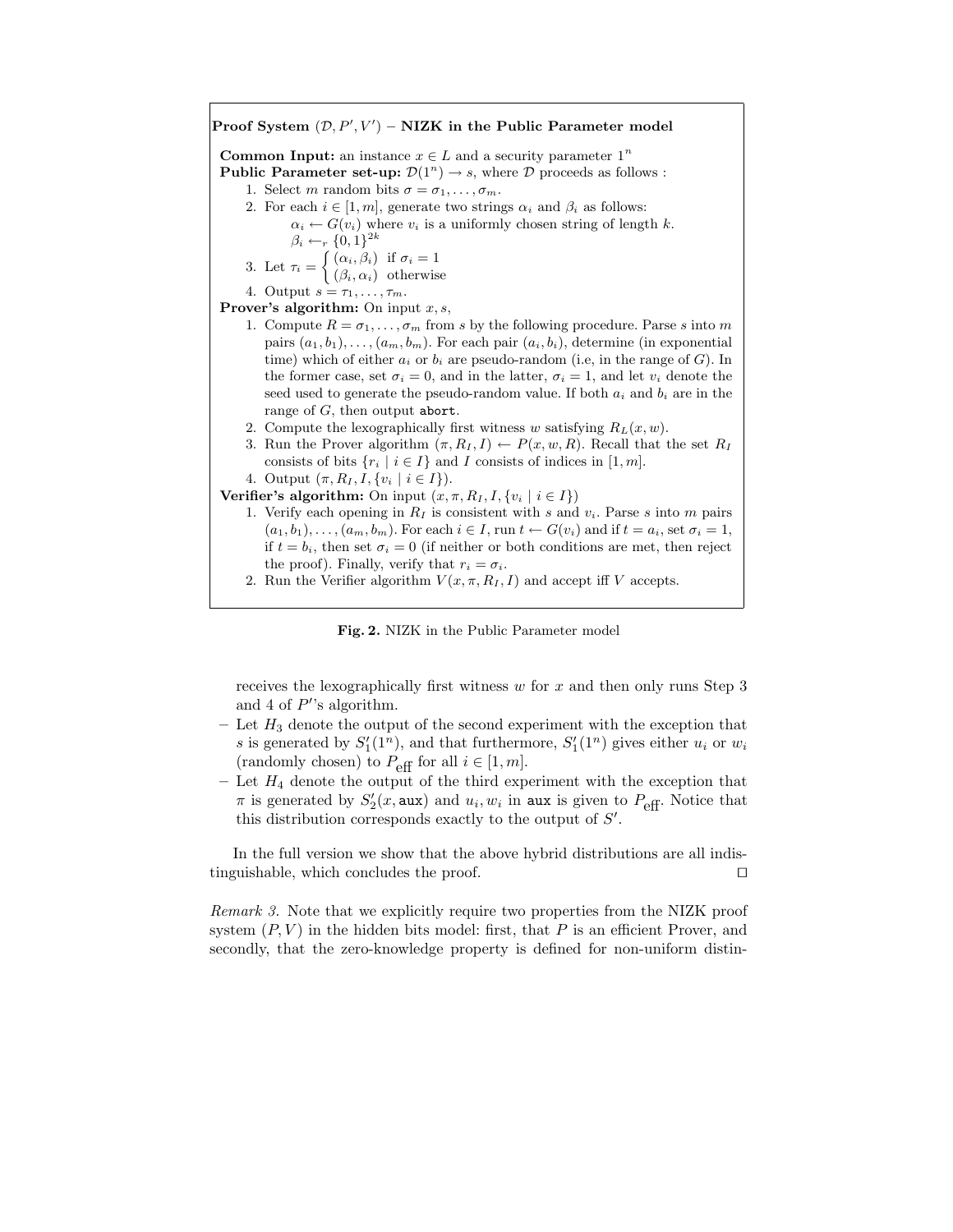guishers. Both of these requirements stem from the fact that the Prover in our new protocol is unbounded, which creates complications in the hybrid arguments.

Theorem 6. If (non-uniform) one-way functions exist, then for both adaptive and non-adaptive definitions of zero-knowledge,  $NIZK^{PUB} = NIP^{PUB} = AM$ .

*Proof.* By Thm. 1 and Lemma 3,  $NP \subseteq NIZK^{PUB}$ . Using techniques from the proof of Thm. 2, we can extend this result to show that  $AM \subseteq NIZK^{PUB}$ . By definition,  $NIZK^{PUB} \subseteq NIP^{PUB}$ . Finally, by Lemma 1,  $NIP^{PUB} = AM$ .

### 6.2 OWFs are Necessary

We proceed to show that (non-uniform) one-way functions are *necessary* for noninteractive zero-knowledge for "hard" languages. This stands in contrast to the secret parameter model where unconditional results are possible.

Theorem 7. If there exists a non-adaptive NIZK proof system for a hard-onaverage language L, then (non-uniform) one-way functions exist.

*Proof Sketch.* Let  $(D, P, V)$  be a non-adaptive NIZK system for L in the public parameter model and let S be the simulator for  $(P, V)$ . Furthermore, suppose that  $L$  is hard-on-average for the polynomial-time samplable distribution  $G$ . Now, consider the following two distributions:

$$
\{(s_V, s_P) \leftarrow \mathcal{D}(1^n), x \leftarrow G(1^n) : x, s_V\}
$$
\n
$$
(3)
$$

$$
\{(s'_V, \pi) \leftarrow S(x, 1^n), x \leftarrow G(1^n) : x, s'_V\}
$$
 (4)

We show that the above distributions are (non-uniformly) computationally indistinguishable, but statistically "far". By a result of Goldreich [Gol90] (relying on [HILL99]) the existence of such distributions implies the existence of (nonuniform) one-way functions.

*Claim.* The distributions  $(3)$  and  $(4)$  are computationally indistinguishable.

Proof Sketch. We start by noting that conditioned on x being a member of language L, the above distributions are computationally indistinguishable by the zero-knowledge property of  $(P, V)$ . It then follows from the hardness of L that the above distributions must be computationally indistinguishable, even without this restriction.  $\Box$ 

*Claim.* The distributions  $(3)$  and  $(4)$  are not statistically indistinguishable.

Proof Sketch. We show that the distributions (3) and (4) are statistically "far" conditioned on instances  $x \notin L$ . It then follows from the fact that L is roughly balanced over  $G$  (due the hard-on-average property of  $L$  over  $G$ ) that (3) and (4) are statistically "far" apart.

Note that on instances  $x \notin L$ , the soundness property of  $(P, V)$  guarantees that very few strings generated by  $\mathcal D$  have proofs which are accepted by the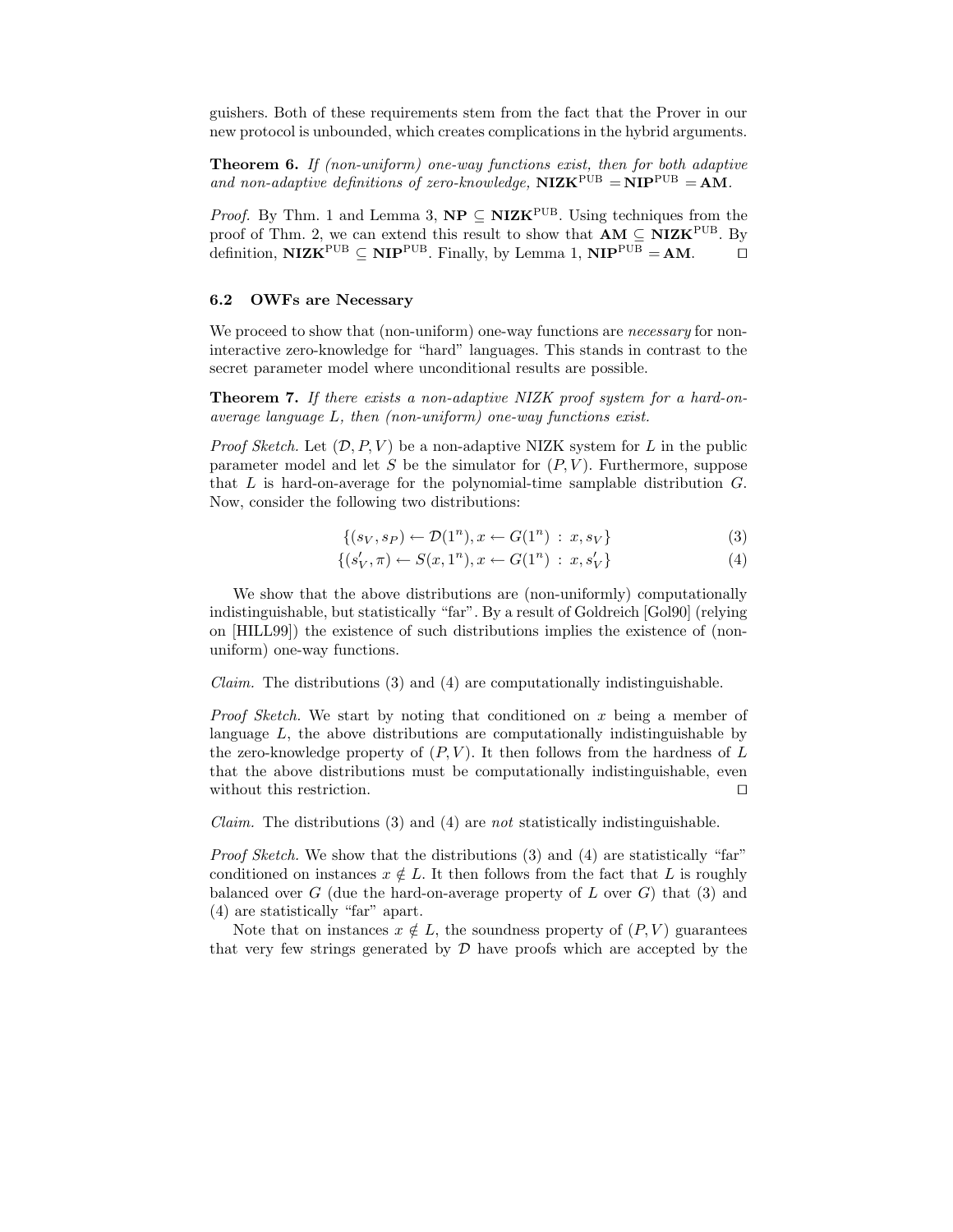Verifier (otherwise, a cheating prover can, in exponential time, find such proofs and thereby violate the soundness condition). On the other hand, since  $L$  is hard-on-average, and since  $S$  runs in polynomial time, most of the strings  $s_V$ generated by  $S$  have proofs which are accepted by  $V$  (otherwise,  $S$  can be used to decide  $L$ ). Therefore, the distributions  $(3)$  and  $(4)$  are statistically far apart, conditioned on instances  $x \notin L$ .  $\Box$ 

ACKNOWLEDGMENTS We would like to thank Silvio Micali and the anonymous referees for their helpful suggestions.

### References

- [AH91] W. Aiello and J. Håstad. Statistical zero-knowledge languages can be recognized in two rounds. J. Comput. Syst. Sci, 42:327–345, 1991.
- [Aum74] R. Aumann. Subjectivity and correlation in randomized strategies. J. Math. Econ., 1:67–96, 1974.
- [BM88] L. Babai and S. Moran. Arthur-merlin games: A randomized proof system, and a hierarchy of complexity classes. J. Comput. Syst. Sci, 36(2):254–276, 1988.
- [BDMP91] M. Blum, A. De Santis, S. Micali, and G. Persiano. Noninteractive zeroknowledge. SIAM J. Computing, 20(6):1084–1118, 1991.
- [BFM88] M. Blum, P. Feldman, and S. Micali. Non-interactive zero-knowledge and its applications. In STOC 88, pages 103–112, 1988.
- [BHZ87] R. Boppana, J. Håstad, and S. Zachos. Does co-NP have short interactive proofs? Inf. Process. Lett., 25(2):127–132, 1987.
- [CLOS02] R. Canetti, Y. Lindell, R. Ostrovsky, and A. Sahai. Universally composable two-party and multi-party secure computation. In STOC 02, pages 494–503, 2002.
- [CD04] R. Cramer and I. Damgård. Secret-key zero-knowledge and non-interactive verifiable exponentiation. In TCC 04, 2004.
- [Dam93] I. Damgård. Non-interactive circuit based proofs and non-interactive perfect zero knowledge with preprocessing. In EUROCRYPT 92, pages 341– 355, 1993.
- [Dam00] I. Damgård. Efficient concurrent zero-knowledge in the auxiliary string model. In EUROCRYPT 2000, pages 418–430, 2000.
- [DFN05] I. Damgård, N. Fazio, and A. Nicolosi. Secret-key zero-knowledge protocols for NP and applications to threshold cryptography. Manuscript, 2005.
- [DCO<sup>+</sup>01] A. De Santis, G. Di Crescenzo, R. Ostrovsky, G. Persiano, and Amit Sahai. Robust non-interactive zero knowledge. CRYPTO 01, pages 566–598, 2001.
- [DCPY98] A. De Santis, G. Di Crescenzo, G. Persiano, and M. Yung. Image density is complete for non-interactive-SZK. In ICALP 98, pages 784–795, 1998.
- [DMP88] A. De Santis, S. Micali, and G. Persiano. Non-interactive zero-knowledge with preprocessing. In CRYPTO 88, pages 269–282, 1988.
- [FLS90] U. Feige, D. Lapidot, and A. Shamir. Multiple non-interactive zero knowledge proofs based on a single random string. In FOCS 90, pages 308–317, 1990.